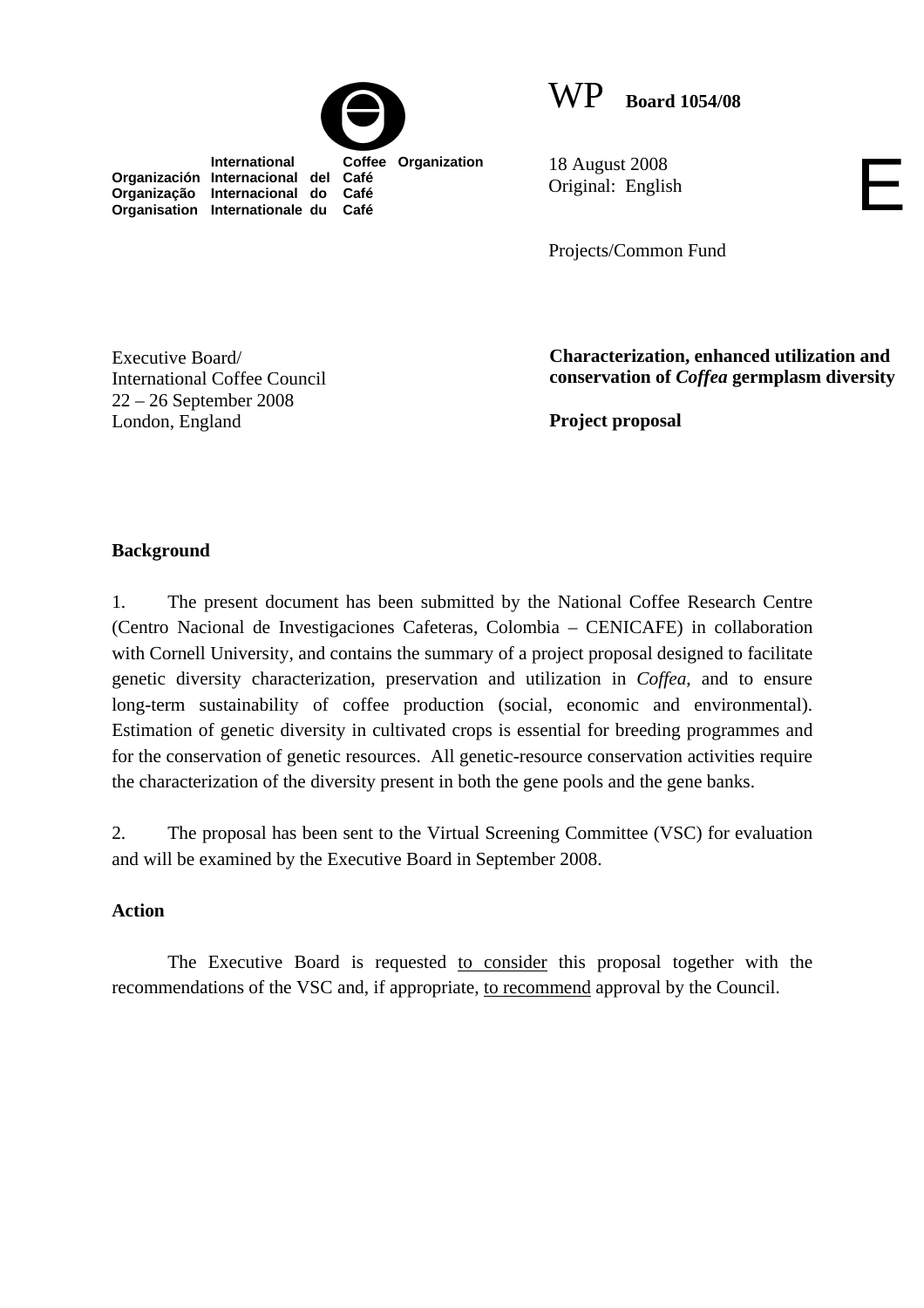#### **PROJECT SUMMARY**

- **1. Project title:** Characterization, enhanced utilization and conservation of *Coffea* germplasm diversity
- **2.** Duration: Five years
- **3. Location:** Worldwide through the International Coffee Genome Network (ICGN)
- **4.** Nature of the project: Encourage poverty alleviation through research and development that secures future characterization of germplasm in *Coffea* for enhanced utilization and preservation to promote the sustainability of the sector.
- **5.** Brief description: The main goal of this proposal is to contribute to the international efforts of the ICGN and the international coffee scientific community worldwide to facilitate genetic diversity characterization, preservation and utilization in *Coffea*, and to ensure long-term sustainability of coffee production (social, economic and environmental). Estimation of genetic diversity in cultivated crops is essential for breeding programmes and for the conservation of genetic resources. All genetic-resource conservation activities require the characterization of the diversity present in both the gene pools and the gene banks.
- **6. Estimated total cost:** US\$3,000,000

**7. Financing sought from the Fund:** US\$3,000,000

**8. Mode of financing:** Grant

**9.** Co-financing: CENICAFE in collaboration with Cornell University has developed the microsatellite single sequence repeats (SSR) markers that will be used in this project with funding from the National Federation of Coffee Growers of Colombia and the Colombian Ministry of Agriculture. More than 2,000 microsatellite markers have been developed from several coffee genomic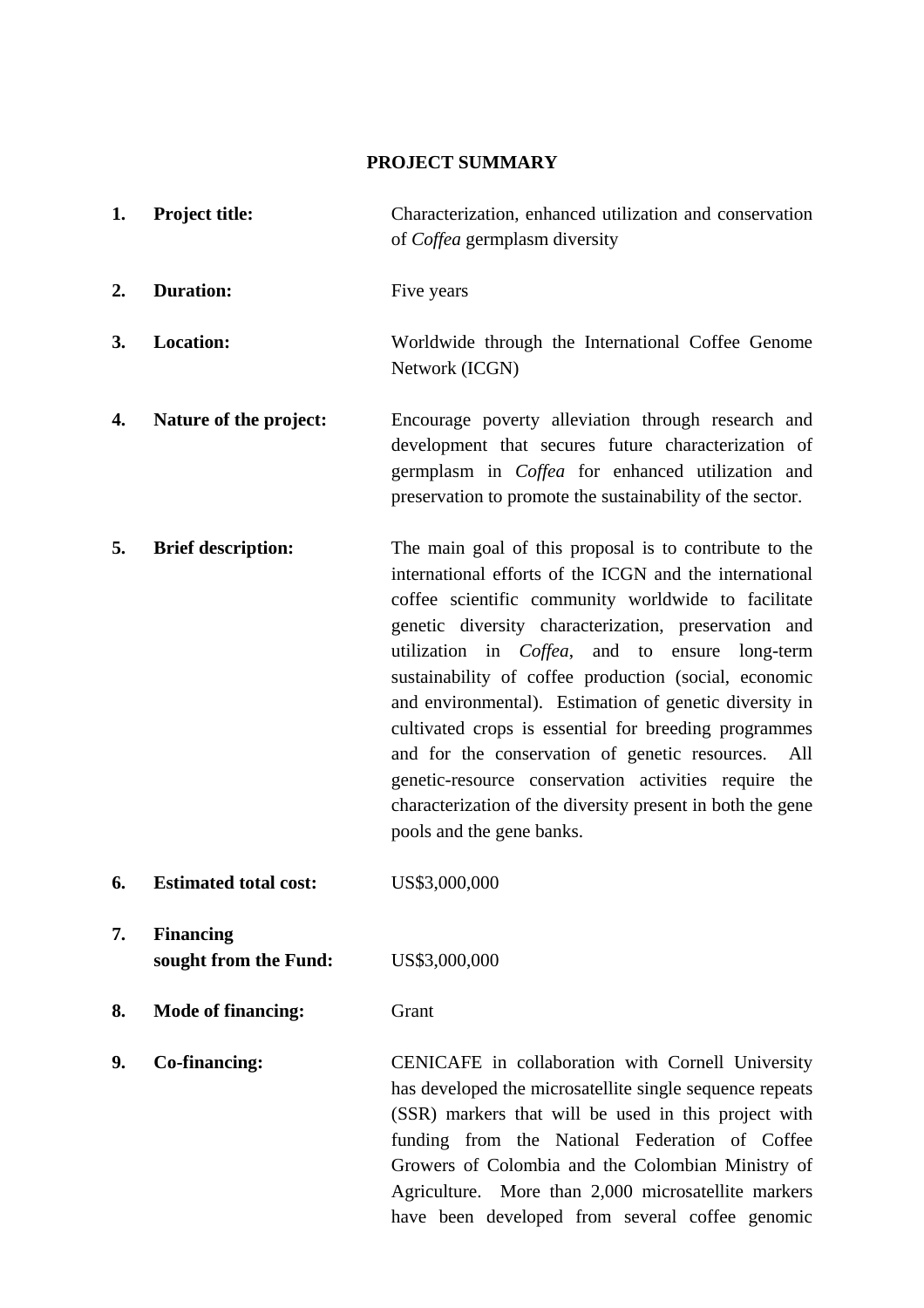libraries (small insert libraries and a large insert Bacterial Artificial Chromosome (BAC) library that has been sequenced to generate BAC end sequences (BES)) and will be available for this project. The *Coffea arabica* BAC library *Hind* III (10.6 x coverage) is composed of 114,816 clones and has been entirely fingerprinted and BAC end sequenced to generate 144 Mb of sequence (114,816 clones x 630 bp per BAC end x 2 ends). Markers for mapping and diversity studies, microsatellites or SSRs, have been derived from these BES.One of the distinguishing features of SSR loci is their hypervariability, which is associated with expansion/contraction potential of the SSR motif itself. This feature, in combination with the ease of polymerase chain reaction (PCR) amplification, the co-dominant profiles and the potential for automation make them ideal for genetic diversity studies in *Coffea*.

- **10. Mode of co-financing:** n/a
- **11. Counterpart contribution:** n/a
- **12. Project**

**Executing Agency (PEA):** CENICAFE, a technical agency of the National Federation of Coffee Growers of Colombia, and Cornell University

- **13. Supervisory body:** International Coffee Organization (ICO)
- 14. **Estimated starting date:** Once funding is secured.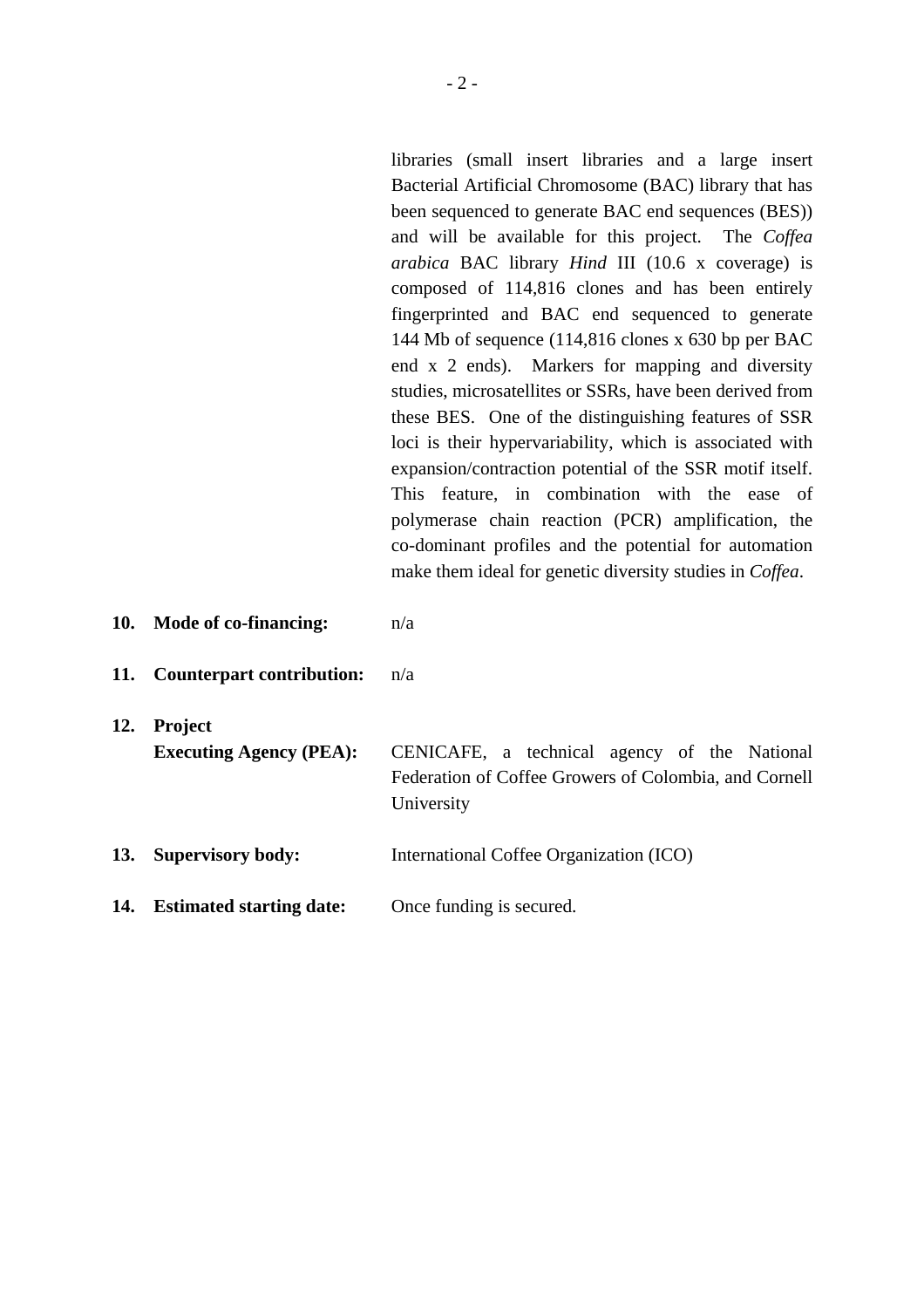# **Specific project objectives**:

- 1. Provide advanced molecular markers for evaluation of existing *in situ* and *ex situ Coffea* collections.
- 2. Develop advanced genomic tools for characterization of germplasm to enhance the use of *Coffea* germplasm by breeding programmes worldwide.
- 3. Contribute to developing and implementing cost-effective and reliable conservation strategies for *Coffea* germplasm in *ex situ* and *in situ* collections.

This project will contribute to preservation efforts in coffee by providing robust molecular markers and support automated genotyping to help systematically characterize germplasm diversity in *Coffea* and help create a platform for capturing diversity, e.g. through the development of genome tilling arrays for DNA polymorphisms.

# **Project components**

- 1. Standardize the use of a set of SSR markers, automated genotyping and a common nomenclature system so that the results of genetic analysis can be readily interpreted and easily integrated into a genome database.
- 2. Standardize state of the art genotyping evaluation methods to characterize genetic diversity for conservation and develop an information system for *Coffea* genetic resources.
- 3. Support international collaborative efforts through the ICGN/ICO to improve evaluation and characterization of germplasm for coordinated worldwide diversity preservation efforts.

Germplasm evaluation will be performed in parallel using automated fluorescent labeled SSR markers. We will first select a set of SSR markers for coffee that can be reliably multiplexed for germplasm evaluation using a panel of wild accessions and some cultivated coffee varieties. Once the set of markers has been developed and adequately tested, they will be used to obtain genotypic data on coffee accessions from different germplasm collections. Multiplexed panels of fluorescent-labeled primers will be used to run the coffee microsatellites on the germplasm accessions using an ABI Prism 3700 DNA Analyser and Genotyper software. The data generated will be analysed to detect allelic diversity and conduct population structure analysis (linkage disequilibrium LD). SSRs will be used to identify the presence of genetically identifiable subgroups within a population by testing for LD to detect significant associations among alleles transmitted together for selective reasons.

A database will be developed with application of new algorithmic tools to promote and facilitate a systems approach to study coffee diversity and adaptation (develop data models and data structures for coffee). In addition, new sequencing strategies that use nanotechnology to greatly increase sequencing throughput by laying out millions of DNA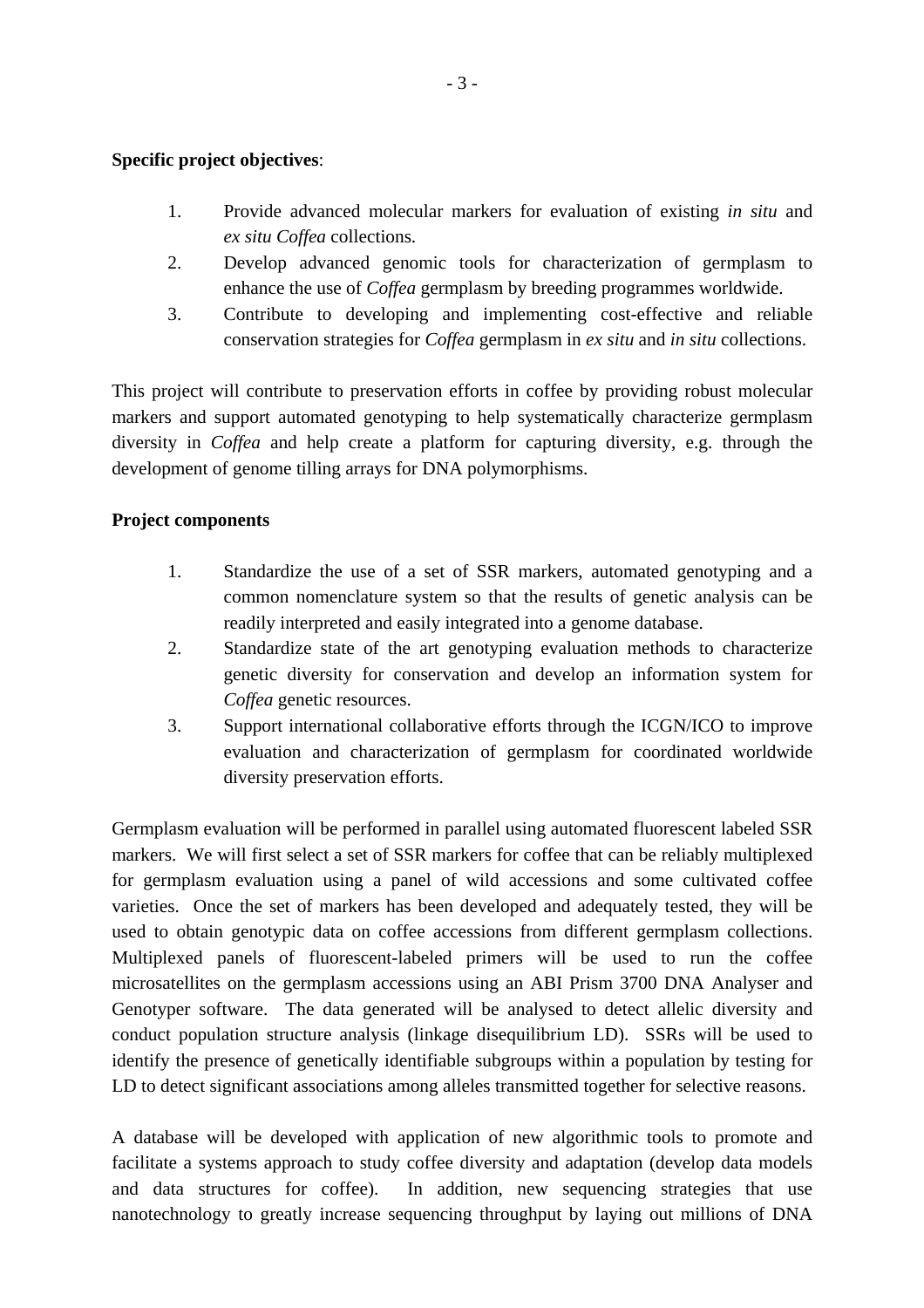fragments in parallel will be adapted to coffee. The various technologies differ in the procedures used to array DNA fragments e.g. coated beads (454) vs. DNA attached directly to chips (Solexa). The shorter reads generated present major bioinformatics challenges particularly for genome assembly but their reduced costs and increased accuracy make them of great interest to target sequencing of *de novo* species such as coffee and to get a sense of natural variation in the genus *Coffea*. These new high throughput sequencing platforms will be used to capture diversity as a more systematic approach to identify genes for crop improvement and develop solid genomic tools to speed up selection and genotyping. This information will provide the foundation for detailed functional characterization of coffee genes. Generation of genomic tools for genotyping and breeding will help to overcome some of the major constraints in coffee breeding that have limited the utilization of germplasm within the genus *Coffea*.

The bulk of natural genetic variation in organisms is represented by small insertions or deletions known as single nucleotide polymorphisms (SNPs). Their high frequency (5 per 1,000 bases in humans; 4 per 1,000 bases in rice; and 1-2 per 100 bases in corn) make them ideal for fine mapping studies in candidate genes. Understanding the evolutionary dynamics of plant genomes involves assessing the level, pattern and distribution of SNPs. This information will be very useful to breeders since it will help them understand the relative value of different alleles for genes of agronomic importance in the germplasm pool. Novel sequencing technologies will be utilized for high throughput identification of relevant SNPs in complex genomes by re-sequencing non-repetitive portions of the genomes in a set of multiple accessions. Application of the SNP data generated for association genetics will require detailed and comprehensive phenotyping of the accessions for multiple traits (e.g. tolerance to abiotic and biotic stress, quality, etc.) under different environments.

Implementation of advance genomic tools for germplasm characterization in *Coffea* will allow intensified exploration of the reservoir of genes in collections to preserve them and facilitate their use in breeding programmes. Marker assisted breeding will be one of the first benefits to reduce costs, by selecting plants at an early stage, reducing costly field work.

### **Beneficiaries**

The main beneficiaries of this project will be coffee growers around the world (70% of whom are smallholders) in more than 60 countries that produce coffee. In addition, this project will benefit coffee research institutions and ultimately coffee consumers. Better characterization and preservation of *Coffea* germplasm worldwide is one of the goals of the ICGN and will facilitate the development of new improved varieties. The use of coffee genetic resources is the most effective and environmentally sound technological innovation that can be proposed to overcome major constraints in coffee production worldwide. With the exception of Ethiopia, the genetic diversity of *Coffea arabica* varieties cultivated around the world is extremely limited due to the restricted source of materials originally introduced and also